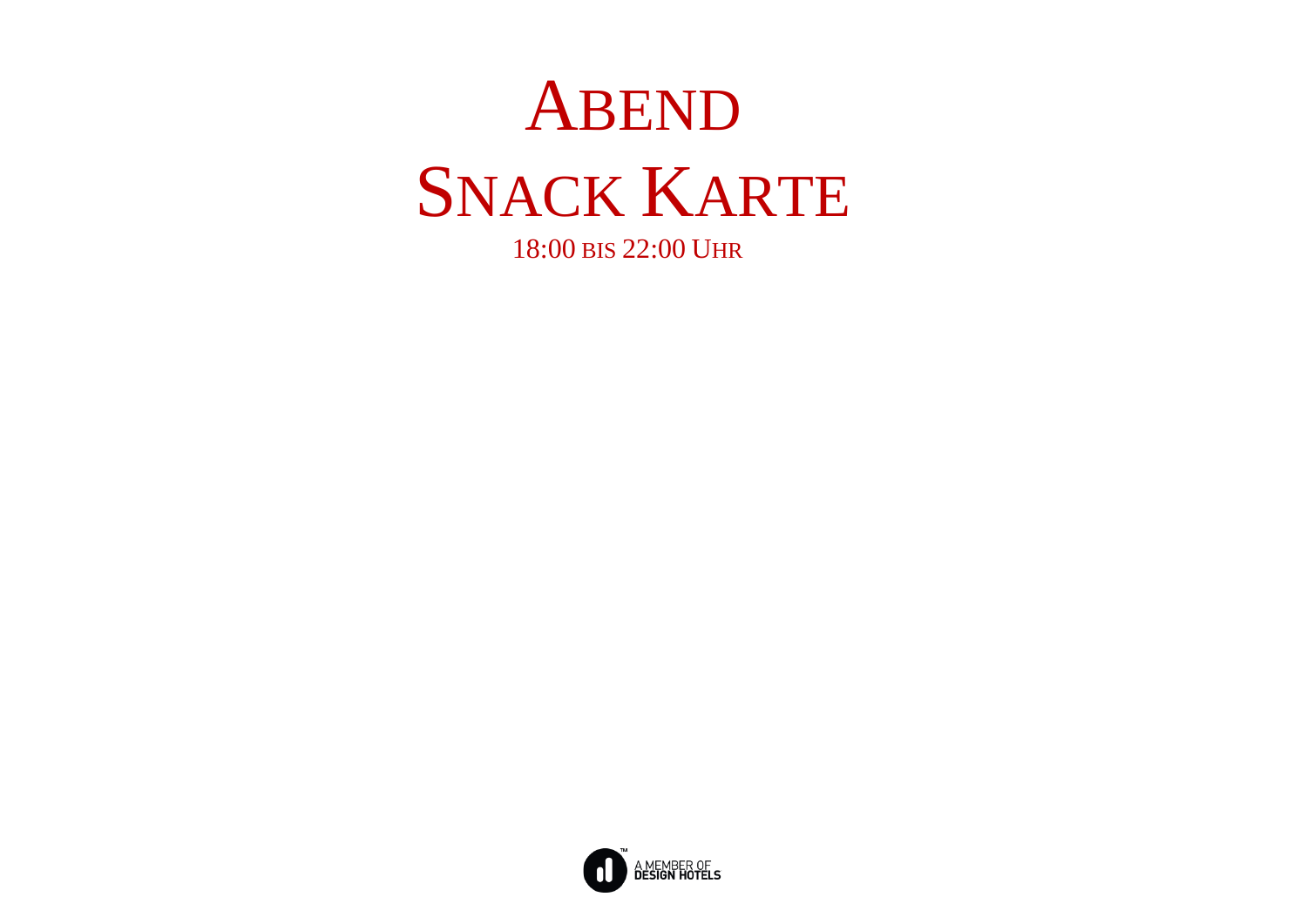Rinderkraftbrühe Frittaten **oder** Grießnockerl **oder** Kaspressknödel  $A/C/G/L$ € 9,50

Ramen Suppe Miso-Dashi | Udon-Nudeln | Shiitake Pilze | Ingwer | Wurzelgemüse | Tofu | Ei A/C/F/H/L/N/O € 13,00

Kleiner gemischter Salatteller Balsamico **oder** French Dressing A/C/G/L/M/O € 11,00

Tempura Garnelen hausgemachter Kimchi | Ananastomate | Soja-Yuzu Marinade A/B/F/H/L/N/O € 22,00

Salat "Caprese" marinierte Kirschtomaten | Büffel Mozzarella | Basilikum | Ligurisches Olivenöl | Balsamicoessig | Rucola G/O € 17,50

Backhendlsalat Knusprige Hendlstreifen mit Kürbiskernpanade | Kartoffel-Vogerlsalat | Preiselbeeren | Limetten-Chili Mayonnaise A/C/G/H/N/O € 17,00

Ceasar Salat Romanasalat | gehobelter Parmesan | Kirschtomaten | Croutons A/C/D/G/L/N/O € 13,00

> wahlweise mit: gebratenen Putenbruststreifen € 18,00 gebratenen Black Tiger Garnelen € 21,00

Kitzhof Burger Tiroler Almochse | Cheddar Käse | Speck | Tomate Zwiebel-Chutney | Gewürzgurke | Potato Wedges A/C/G/M/O € 20,50

Gnocchi "all Arrabbiata" Rucola | Basilikum | Parmesan A/C/G/L/O € 17,50

Gebackenes Wiener Schnitzel vom heimischen Kalb Petersilienkartoffeln **oder** Kartoffel-Vogerlsalat | Preiselbeeren A/C/G/L/M/O € 30,00

*Dessert & Käse empfehlen wir Ihnen gerne von der Restaurantkarte*

Vegetarisch

**A**-Glutenhaltiges Getreide **B**-Krebstiere **C**-Eier **D**-Fische **E**-Erdnüsse **F**-Sojabohnen **G**-Milch/Laktose **H**-Nüsse **L**-Sellerie **M**-Senf **N**-Sesam **O**-Sulfite **P**-Lupinen **R**-Weichtiere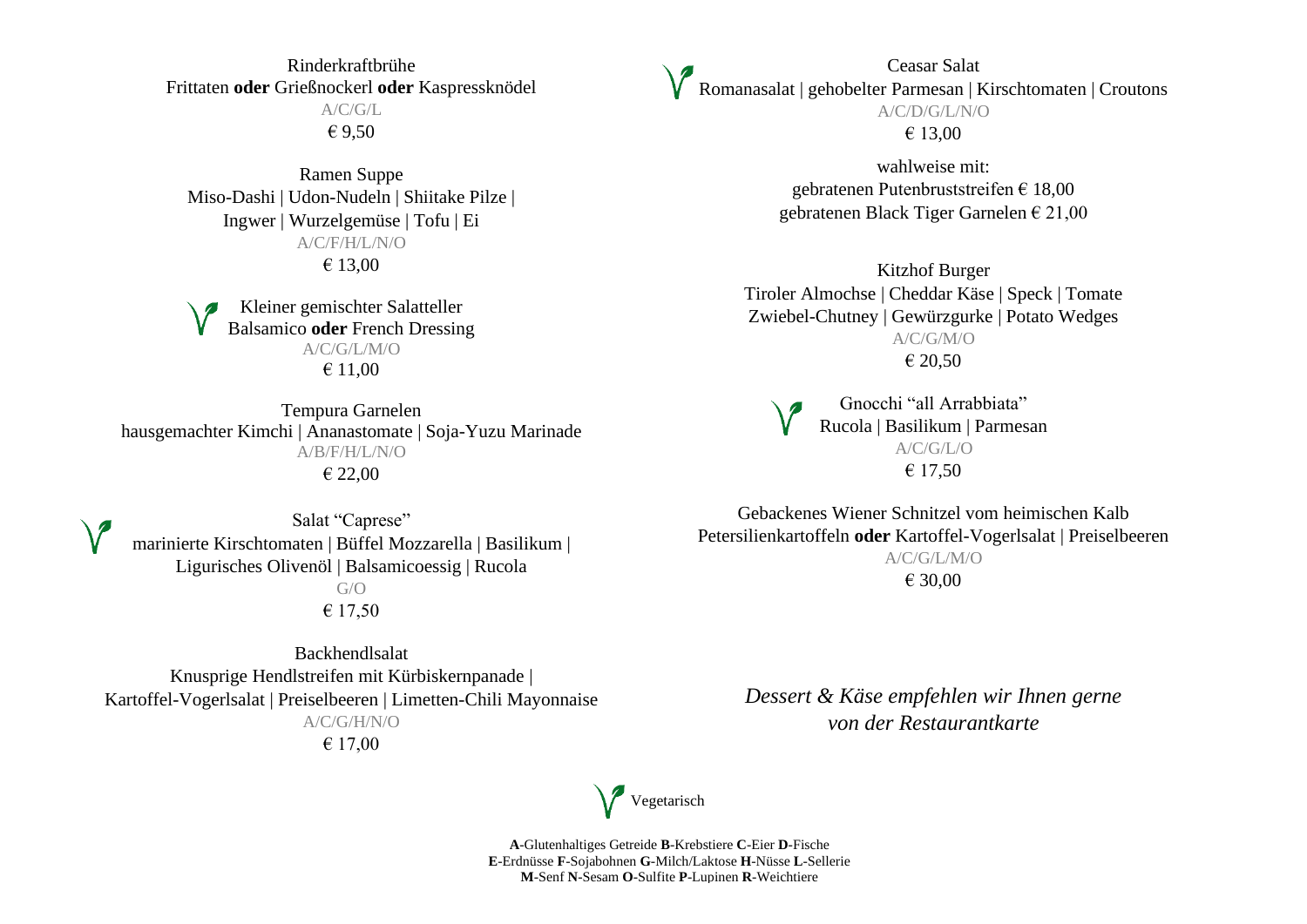

06:00OM TO 10:00PM